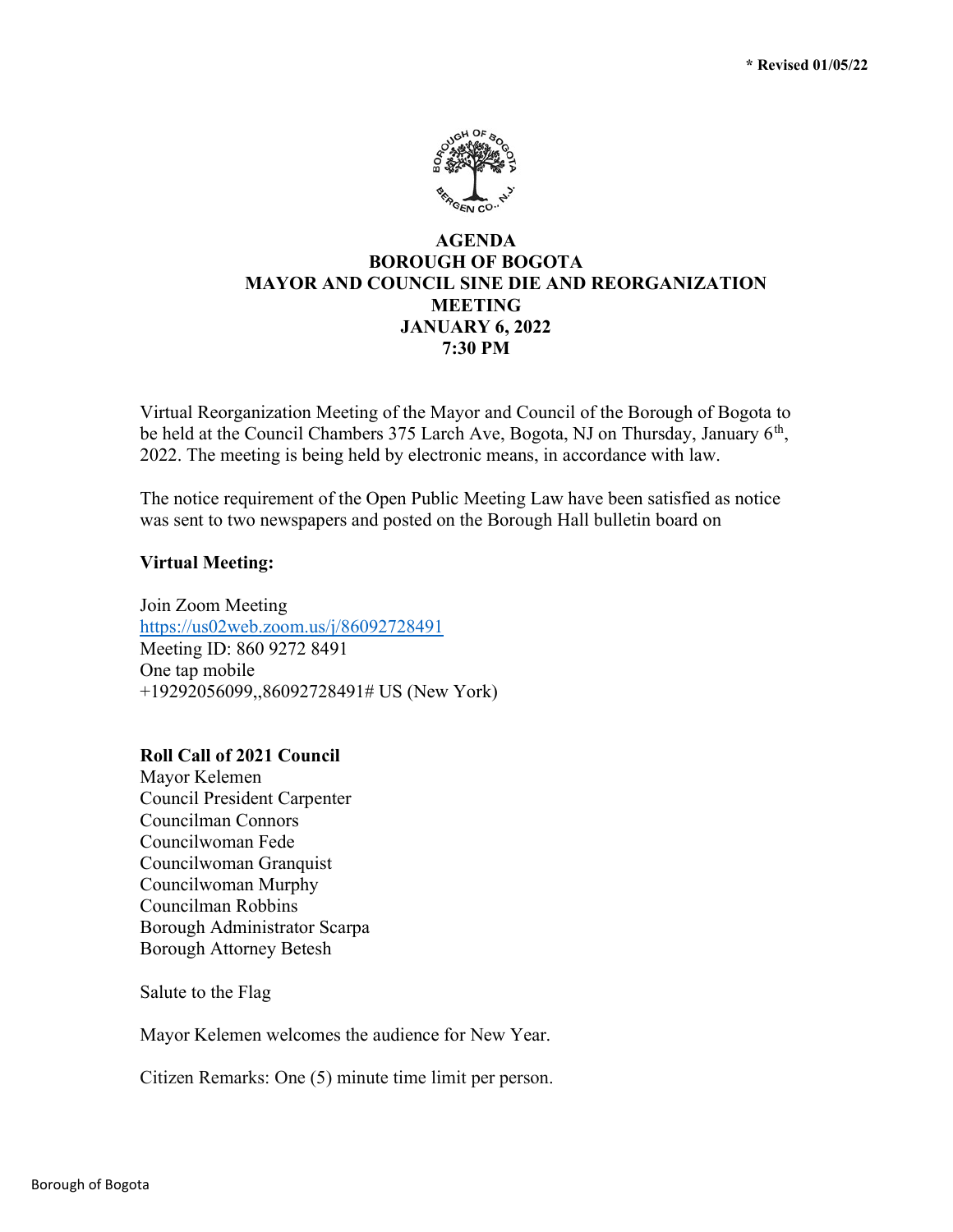# OLD BUSINESS:

Unfinished business for the year 2021

2021-189 Approve budget transfers for Municipal Budget 2021 (Roll Call) Payment of Claims PC-2021-20 (Roll Call)

A motion is made by Councilperson example to the second by Councilperson to close the meeting. SINE DIE.

Adjournment of Sine DIE Meeting

# NEW BUSINESS: (Reorganization)

The Borough Deputy Clerk announces the receipt of the Certificates of Election for Councilwoman Carpenter and Councilman Robbins; they are sworn in by Assemblyman Gordon M. Johnson

Mayor Kelemen convenes the 2022 Council and Roll Call is conducted.

# Roll Call of 2022 Council

Mayor Kelemen Councilwoman Carpenter Councilman Connors Councilwoman Fede Councilwoman Granquist Councilwoman Murphy Councilman Robbins Borough Administrator Scarpa Borough Attorney Betesh

Citizen Remarks: One (5) minute time limit per person.

Motion is made to Nominate Council President

Motion is made to elect Class III Planning Board Member (Member of the Council)

Mayor Kelemen swears in the New Police Commissioner, Councilwoman Fede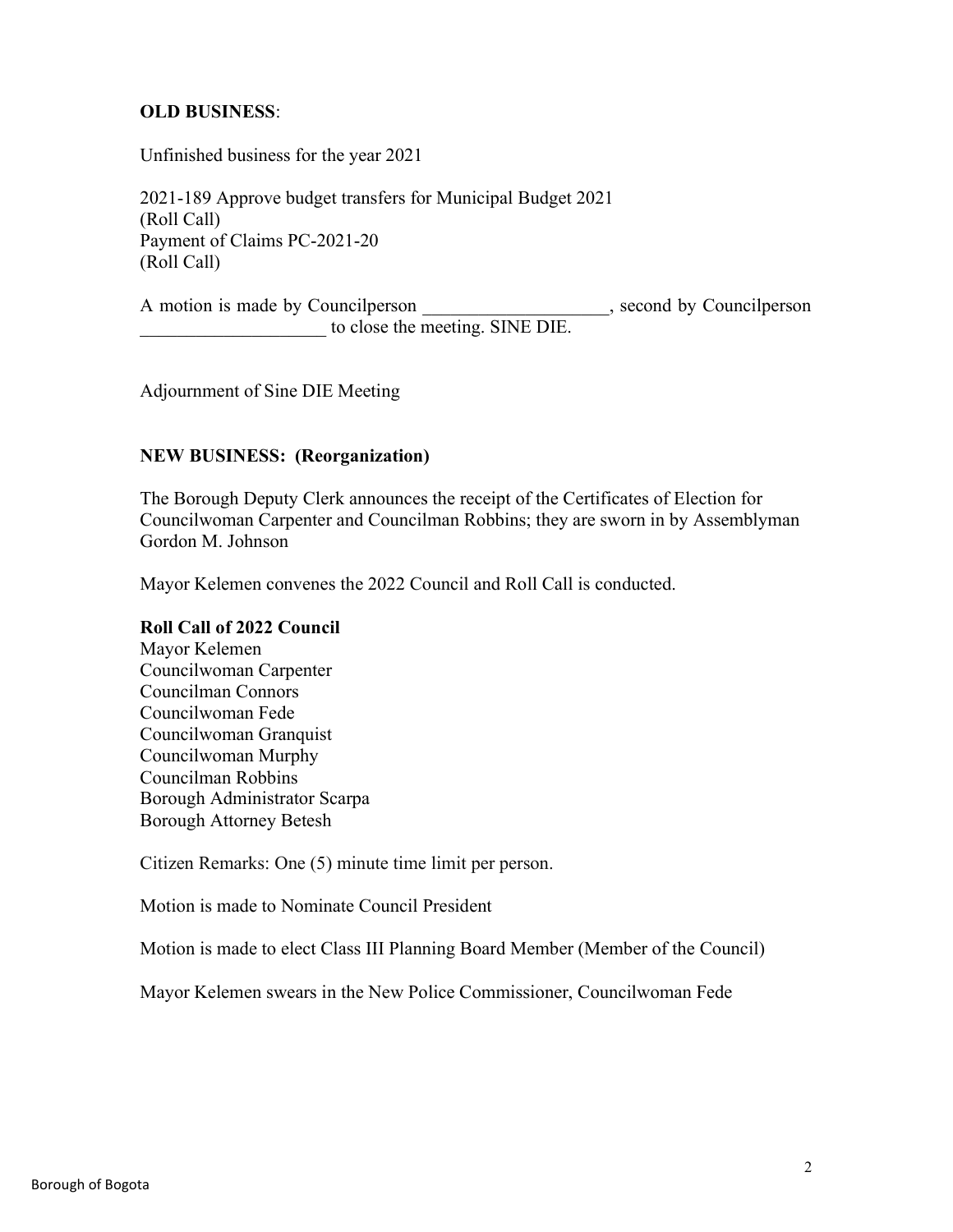# Mayor Kelemen reads the list of Council Committee Assignments

|  | <b>Council Committees 2022</b> |  |
|--|--------------------------------|--|
|--|--------------------------------|--|

| <b>Councilwoman Fede</b>      | Administration/Personnel, Environmental<br>Commission, Police/Auxiliary/Court/ Office of<br>Emergency, Senior Citizens, Veterans' Affairs and<br><b>Property Maintenance</b> |
|-------------------------------|------------------------------------------------------------------------------------------------------------------------------------------------------------------------------|
| <b>Councilwoman Murphy</b>    | Administration/Personnel, Construction/<br>Planning/Zoning, Environmental Commission,<br>Library, Fire Department and Board of Education                                     |
| <b>Councilman Connors</b>     | BACSA, Health/Insurance, Board of Education,<br>Police/Auxiliary/Court/ Office, Rescue, Recreation<br>and Transportation                                                     |
| <b>Councilwoman Carpenter</b> | Building and Grounds,<br>Construction/Planning/Zoning, DPW, Library,<br>Finance/Tax/Grants and Liaisons to County and<br><b>State</b>                                        |
| <b>Councilwoman Granquist</b> | BACSA, DPW, Police/Auxiliary/Court/ Office of<br>Emergency, Rescue, Senior Citizens,<br>Transportation, Finance/Tax/Grants                                                   |
| <b>Councilman Robbins</b>     | Fires Department, Health /Insurance, Recreation,<br>Transportation, Veteran's Affairs, Liaisons to<br>County and State and Property Maintenance                              |
| All in favor                  |                                                                                                                                                                              |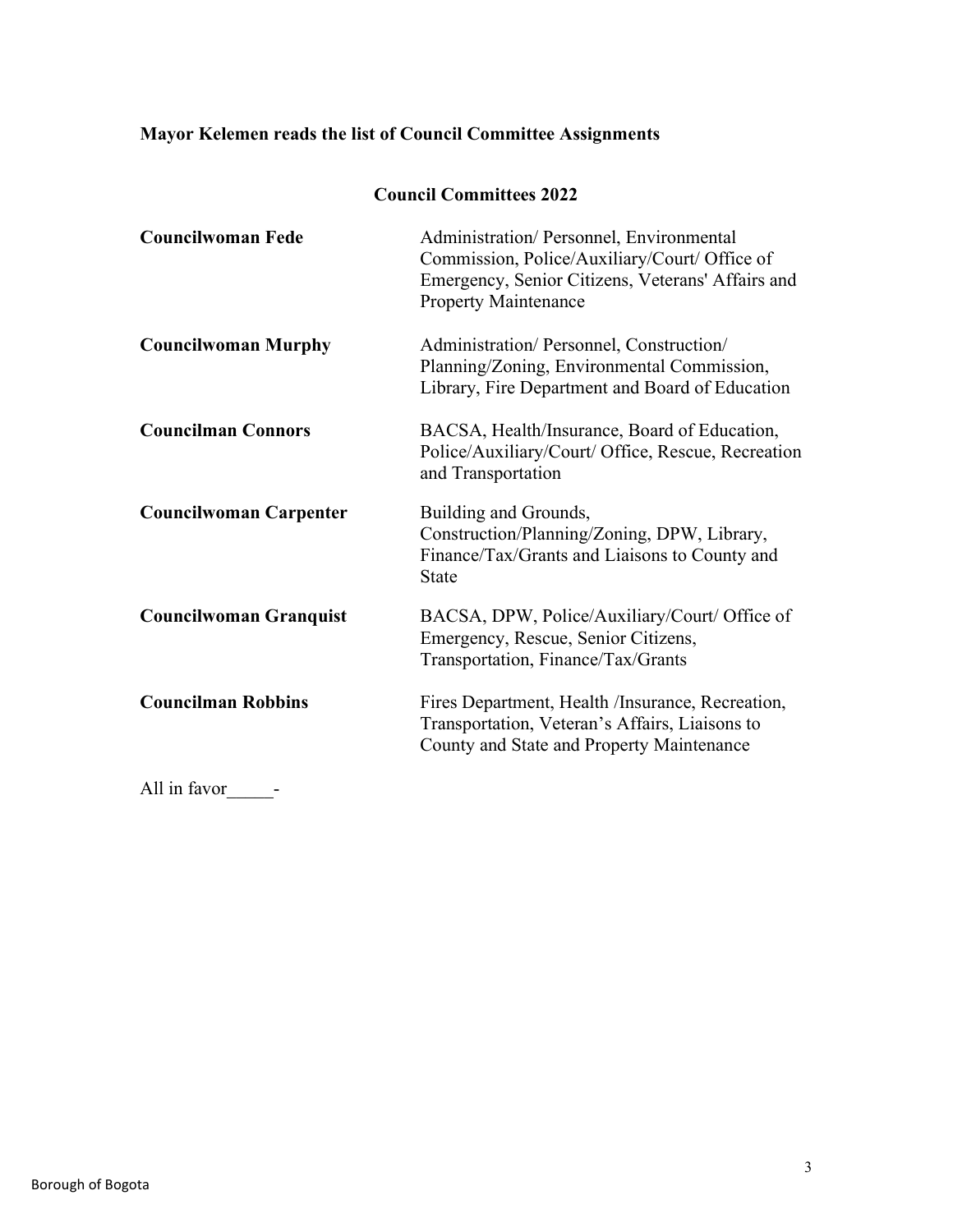# Mayor Kelemen appoints the following to the Planning/Zoning Board and Environmental Committee for the following terms:

#### Planning/Zoning Board

Class II SGT Detective Hector Liriano – Term expires 12/31/2022 – Re-appoint Alt  $\# 2$  Jose Chavez – Term expires  $12/31/2023$  – Re-appoint

Mayor Kelement appoints the following to the Environmental Committee for the following terms:

#### Environmental Committee

Yesenia Frias – Term expires 12/31/2024 – Re-appoint Rebecca Youla – Term expires 12/31/2024 – Re-appoint Diane Mancini – Term expires 12/31/2024 – Re-appoint Isabel Bustamonte – Term expires 12/31/2024 – Re-appoint Associates: Susan Cruz – Term expires 12/31/2024 – Re-appoint Mark Olson – Term expires 12/31/2024 – Re-appoint

Mayor Kelemen recommends and nominates the following to serve on the Board of Health for the following terms:

#### Board of Health

Susan Caraccio – Term expires 12/31/2024 – Re-appoint Cyndi Briones – Term expires 12/31/2024 – Re-appoint Eileen Hennessy – Term expires 12/31/2024 – Re-appoint

# Roll Call of Council

Mayor Kelemen Councilwoman Carpenter Councilman Connors Councilwoman Fede Councilwoman Granquist Councilwoman Murphy Councilman Robbins

Mayor Kelemen recommends and nominates the following to serve to serve on the Recreation Committee for the following terms:

#### Recreation Committee

Rebecca Youla – Term expires 12/31/2024 – Re-appoint Jason Kearns – Term expires 12/31/2024 – Re-appoint Mike Kernes – Term expires 12/31/2022 – Appoint Kristen Meeberg – Term expires 12/31/2022 – Appoint Nicole DeValle – Alternate – Term expires 12/31/2023 – Appoint Stephanie Van der Have – Alternate – Term expires 12/31/2024 – Appoint